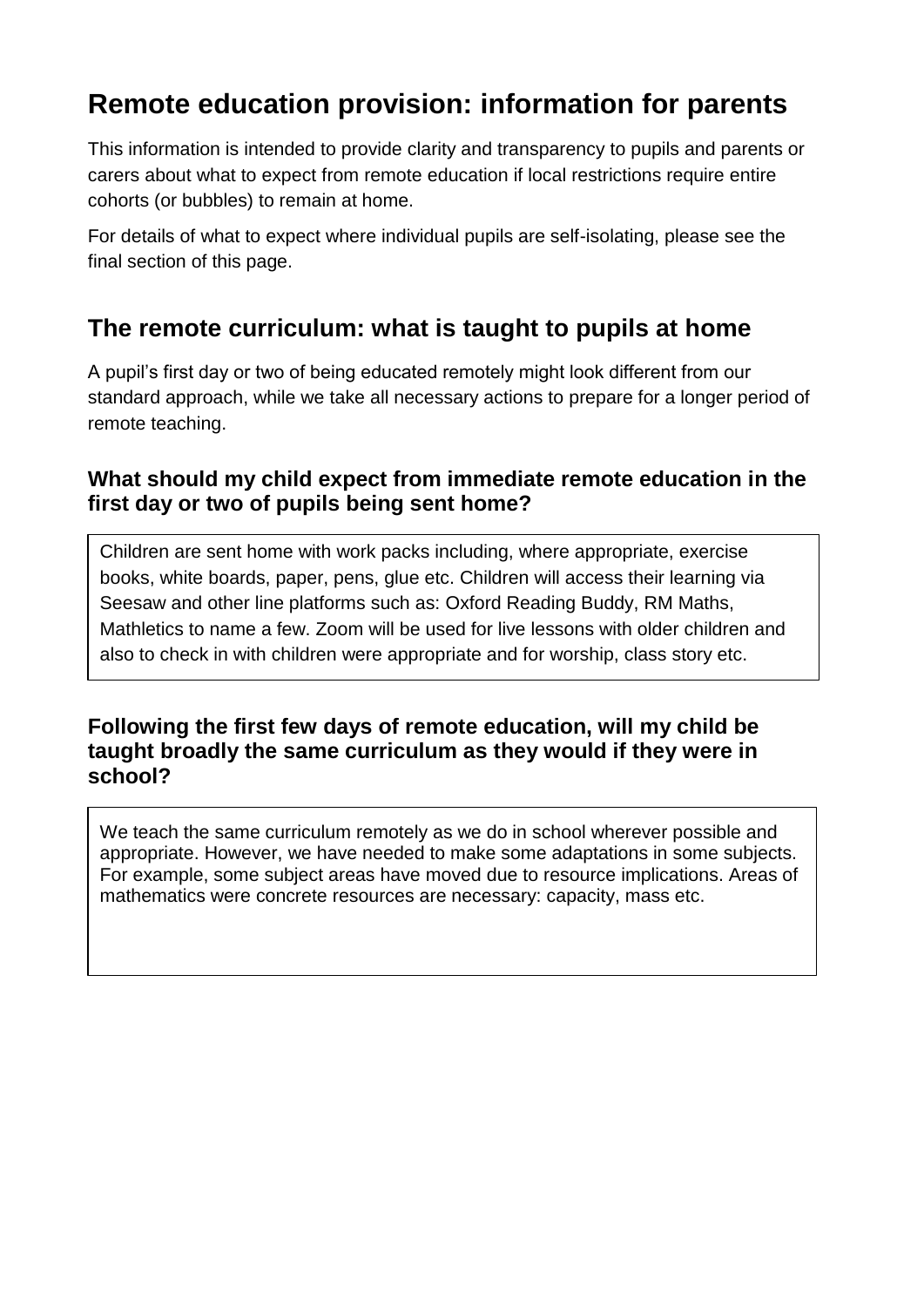# **Remote teaching and study time each day**

#### **How long can I expect work set by the school to take my child each day?**

We expect that remote education (including remote teaching and independent work) will take pupils broadly the following number of hours each day:

| Primary school-aged pupils | (Number of hours – there are<br>minimum expectations for remote<br>provision. |
|----------------------------|-------------------------------------------------------------------------------|
| Receptions                 | 2.5 hours on average                                                          |
| Key Stage 1                | 3 hours on average                                                            |
| Key Stage 2                | 4 hours                                                                       |

**Please see Engagement and Feedback section for a more detailed breakdown of expectations.**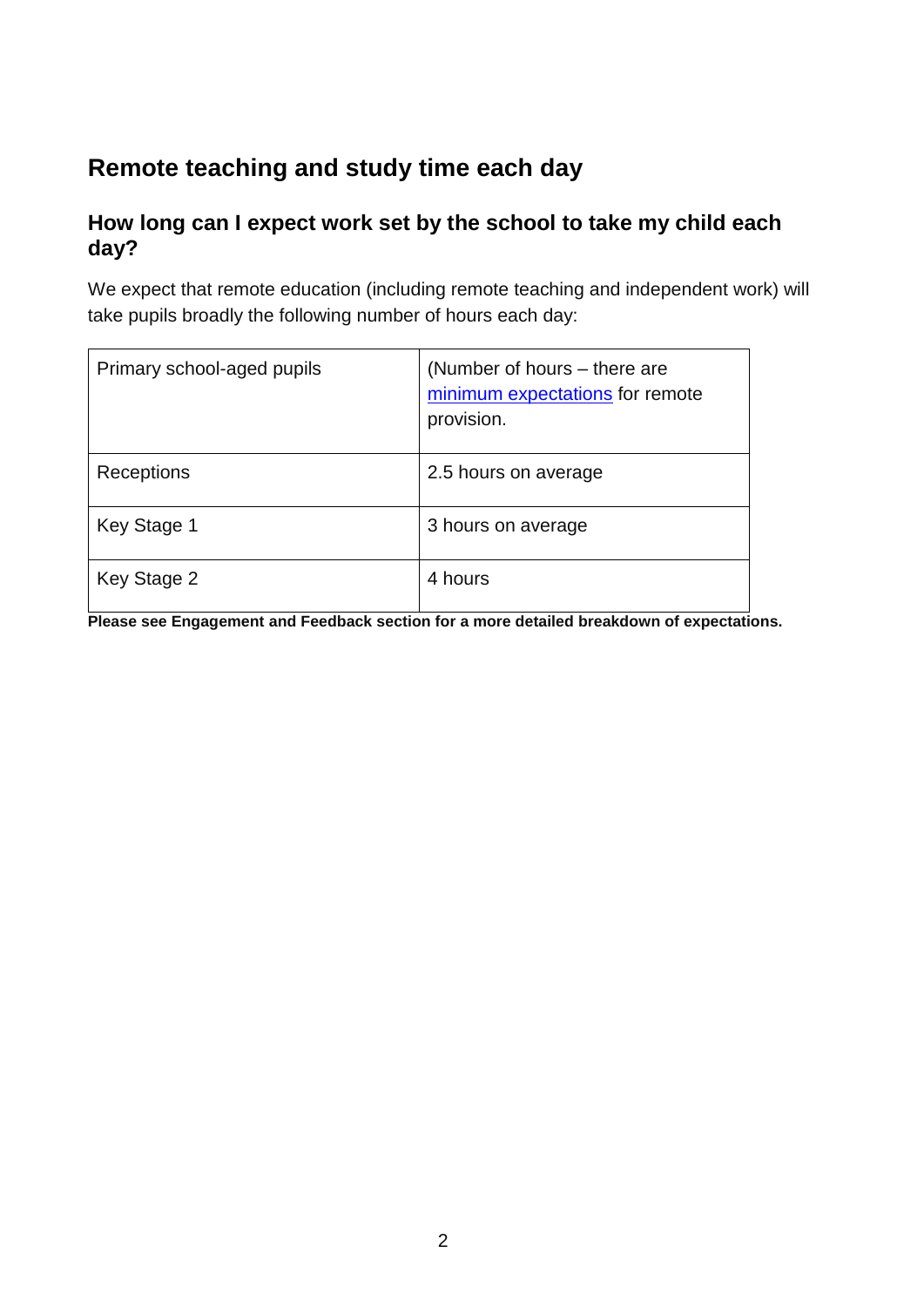# **Accessing remote education**

#### **How will my child access any online remote education you are providing?**

Seesaw – where all information will be shared regarding children's work and the expectations. Teachers will plan and assign activities that are well-sequenced so that knowledge and skills are built incrementally so that pupils can progress through the school's curriculum. Videos or live lessons with be used to instruct the children with lots of regular feedback via Zoom.

Zoom – teacher to children interaction daily (4,5,6) with the option to join worship

Year R,1,2,3 twice a week with the option to join worship

Golden time for everyone on a Friday.

Mathletics, RM maths, SpaG online, TTRockstars, Oxford Reading Buddy, LbQ will also be used to support home learning as usual.

#### **If my child does not have digital or online access at home, how will you support them to access remote education?**

We recognise that some pupils may not have suitable online access at home. We take the following approaches to support those pupils to access remote education:

Where appropriate and available, school will lend pupils a tablet in order to provide access to online learning. A user agreement will need to be signed by both the parent and the child and the rules must be adhered to at all times.

Where a child does not have access to the internet, initially, a data sim card will be provided, giving them a limited access to the internet until a more permanent solution can be found.

The DfE offer of additional data for homes with no internet will be offered (Jan 21)

A limited number of pupils may require access to printed materials, the class teacher will contact those children and arrange delivery of collection.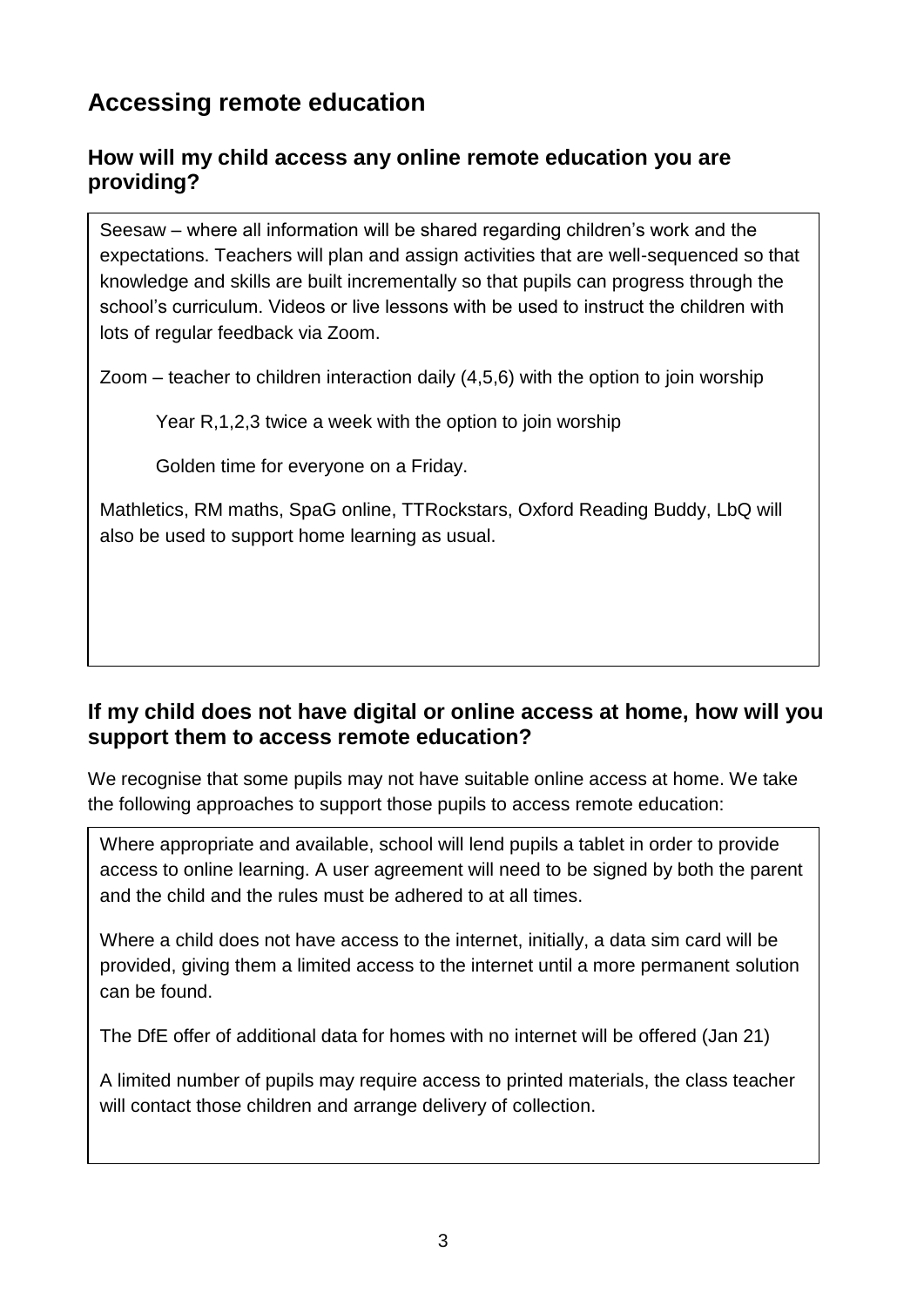## **How will my child be taught remotely?**

We use a combination of the following approaches to teach pupils remotely:

In this section, please list the range of approaches you use to teach pupils remotely.

As part of this list, schools may wish to indicate the extent to which they are used, and subjects and key stages these approaches are used in, if there are differences.

Some examples of remote teaching approaches:

- live teaching (online lessons) via zoom where appropriate
- recorded teaching (e.g. Oak National Academy lessons, video/audio recordings made by teachers)
- printed paper packs produced by teachers (e.g. workbooks, worksheets)
- textbooks and reading books pupils have at home
- commercially available websites supporting the teaching of specific subjects or areas, including video clips or sequences. White Rose Maths, BBC Bitesize

## **Engagement and feedback**

**What are your expectations for my child's engagement and the support that we as parents and carers should provide at home?**

| <b>Year Group</b> |                                                                                                                                   |
|-------------------|-----------------------------------------------------------------------------------------------------------------------------------|
|                   | Monday, Tues, Wed, Thurs (all 4 each<br>$day)$ :                                                                                  |
|                   | <b>-Phonics</b> (a live taught video from Letters<br>and Sounds followed by a game modelled<br>via video by one of the teachers). |
| Reception         | -Maths (sometimes a video from White<br>Rose, other times no video)                                                               |
|                   | -Literacy (including Communication and<br>Language on some days)                                                                  |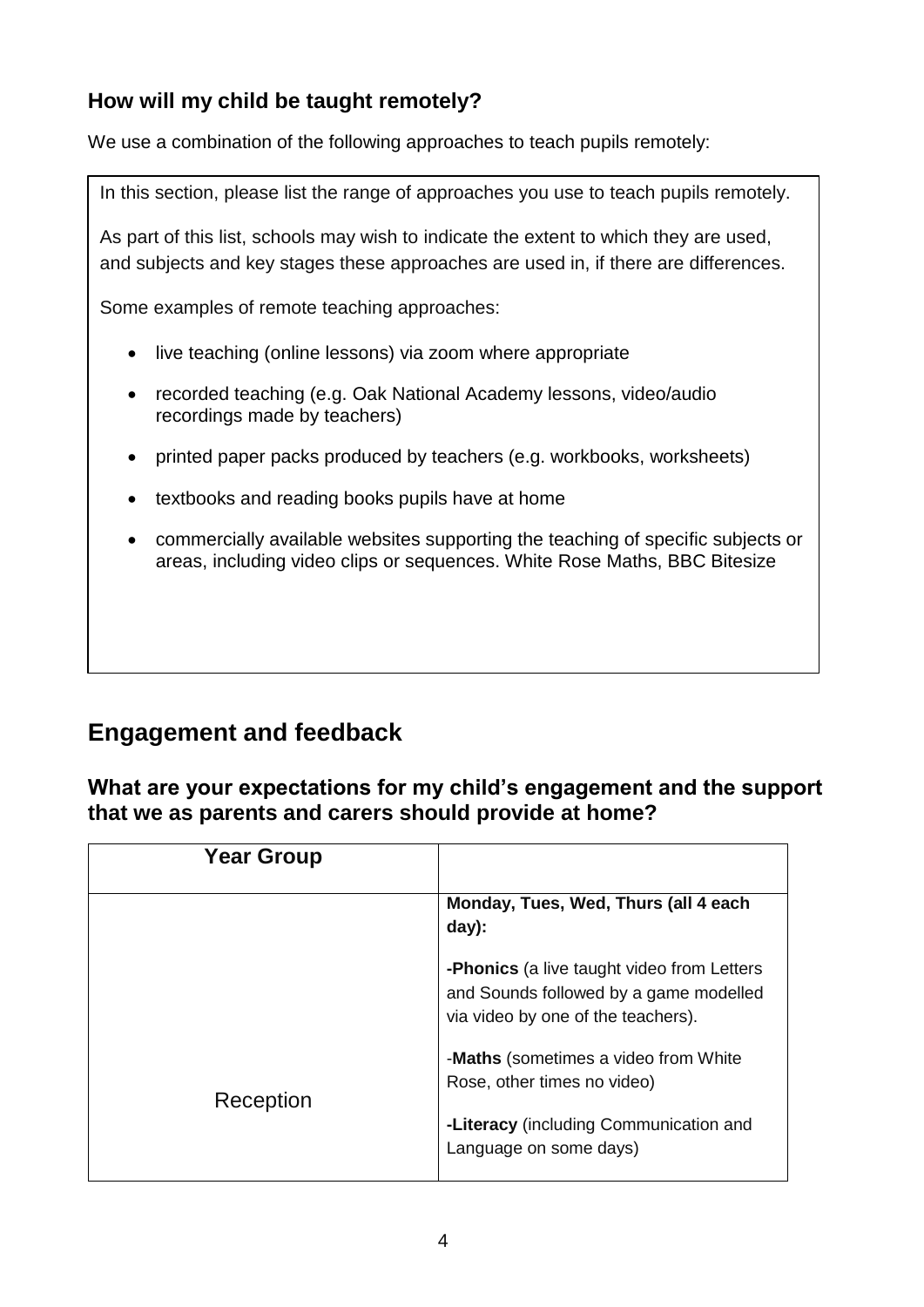|                   | -Topic (involving something linked to either  |
|-------------------|-----------------------------------------------|
|                   | Understand the World, Personal Social         |
|                   | Emotional Development, Expressive Art         |
|                   | and Design, Physical Development)             |
|                   |                                               |
|                   | Friday: Phonics, Maths, a class story read    |
|                   | by the teacher                                |
|                   |                                               |
|                   | PE daily                                      |
|                   |                                               |
|                   | Additional                                    |
|                   | Shared a grids with home friendly             |
|                   | suggested Continuous Provision ideas for      |
|                   |                                               |
|                   | parents to set up at home for their children  |
|                   | to engage with.                               |
|                   | <b>Oxford Reading Buddy 3 times</b>           |
|                   | 2.5 hours' daily                              |
|                   |                                               |
|                   |                                               |
|                   | Monday - Arithmetic and RMmaths,              |
|                   | Spelling, Phonics, Computing and RE.          |
|                   |                                               |
|                   | <b>Tuesday</b> – Handwriting/PE, Maths and    |
|                   | RMmaths, Phonics, English, Science.           |
| Year 1            |                                               |
|                   | <b>Wednesday</b> – Maths and RMmaths,         |
|                   | English, Phonics, Forest Schools or           |
|                   | Computing.                                    |
|                   |                                               |
|                   | <b>Thursday</b> - Maths and RMmaths, English, |
|                   | Phonics, Topic and Free Choice.               |
|                   |                                               |
|                   | Friday - Maths and RMmaths, English, PE       |
|                   | and Golden time.                              |
|                   |                                               |
|                   |                                               |
|                   |                                               |
|                   | 3 hours daily                                 |
|                   | <b>Monday</b> – Mental Maths and Maths 1,     |
|                   | Spelling, afternoon choice.                   |
|                   |                                               |
|                   | <b>Tuesday</b> – Mental Maths and Maths 2,    |
|                   | Handwriting and Phonics, afternoon choice.    |
| Year <sub>2</sub> |                                               |
|                   |                                               |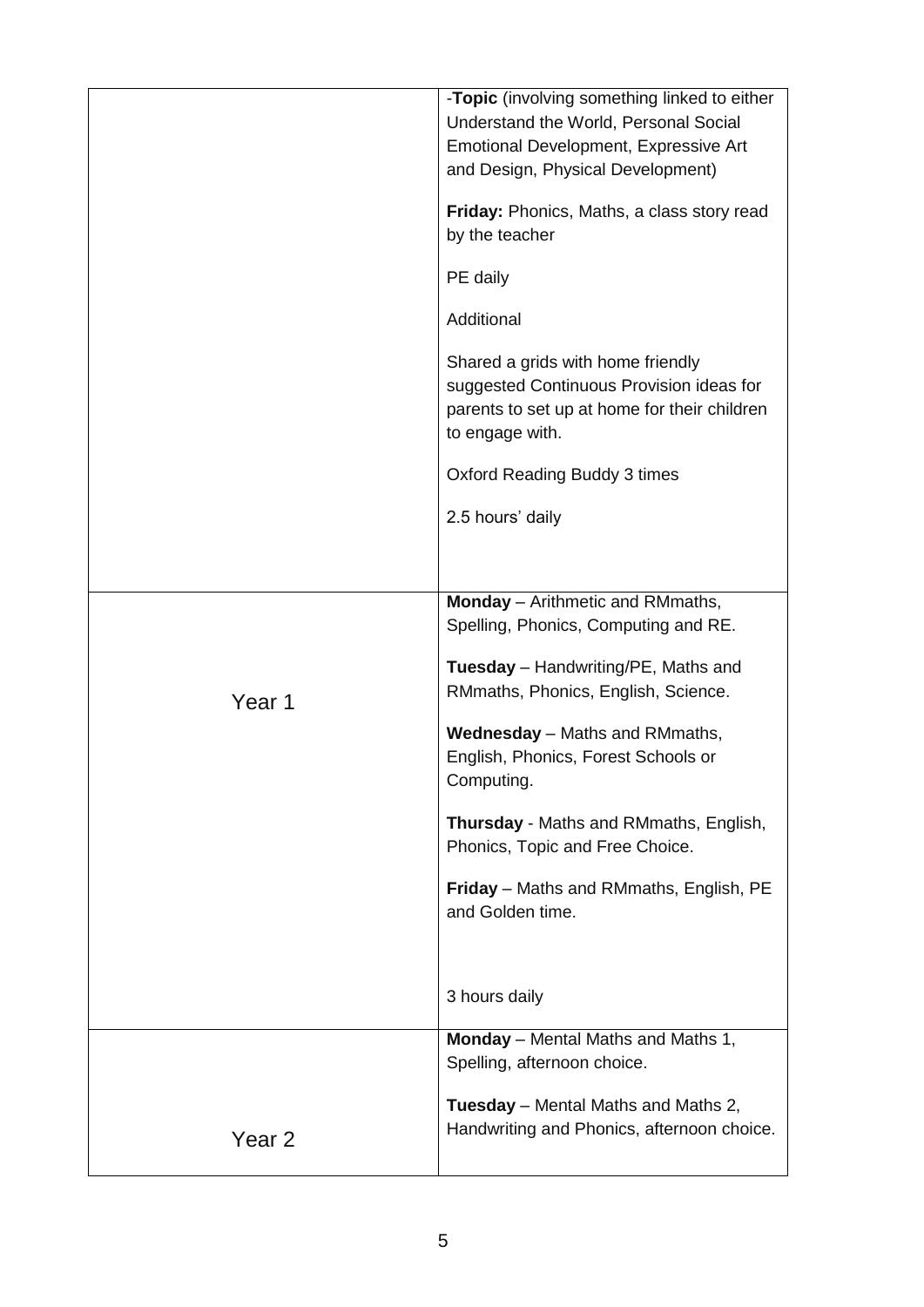|        | Wednesday - Mental Maths and Maths 3,<br>Reading comprehension, afternoon choice.                                                                                                                                                |
|--------|----------------------------------------------------------------------------------------------------------------------------------------------------------------------------------------------------------------------------------|
|        | <b>Thursday</b> - Mental Maths and Maths 4,<br>Grammar, afternoon choice.                                                                                                                                                        |
|        | <b>Friday</b> - Mental Maths and Maths 5,<br>Writing, afternoon choice.                                                                                                                                                          |
|        | Children can choose which order they<br>would like to complete the afternoon tasks,<br>however; they all need to be completed by<br>the end of the week.                                                                         |
|        | Additional-Wake and Shake, ORB,<br>Mathletics - 1000pts, listen to a book read<br>online, Zoom touchpoints x2 (Wed/ Fri @<br>1.30pm), Phonics games                                                                              |
|        | 3 hours' daily                                                                                                                                                                                                                   |
|        | Monday - Maths 1, Handwriting, French,<br>PE or Computing, Music or RE.                                                                                                                                                          |
|        | Tuesday - Maths 2, Grammar, Science                                                                                                                                                                                              |
| Year 3 | <b>Wednesday</b> - Maths 3, Spellings, History                                                                                                                                                                                   |
|        | <b>Thursday</b> - Maths 4, Reading<br>Comprehension, Art, Forest Schools or Life<br>Education.                                                                                                                                   |
|        | <b>Friday</b> – Maths 5, Writing and Golden Time                                                                                                                                                                                 |
|        | <b>Additional</b> -15 minutes of Mental Maths –<br>Arithmetic paper, 3 x 20 minute reads on<br>Oxford Reading Budding, 15 minutes of<br>SPAG, 15 minutes of Mathletics, 15<br>minutes of RM Maths/TTRockstars.<br>4 hours' daily |
|        |                                                                                                                                                                                                                                  |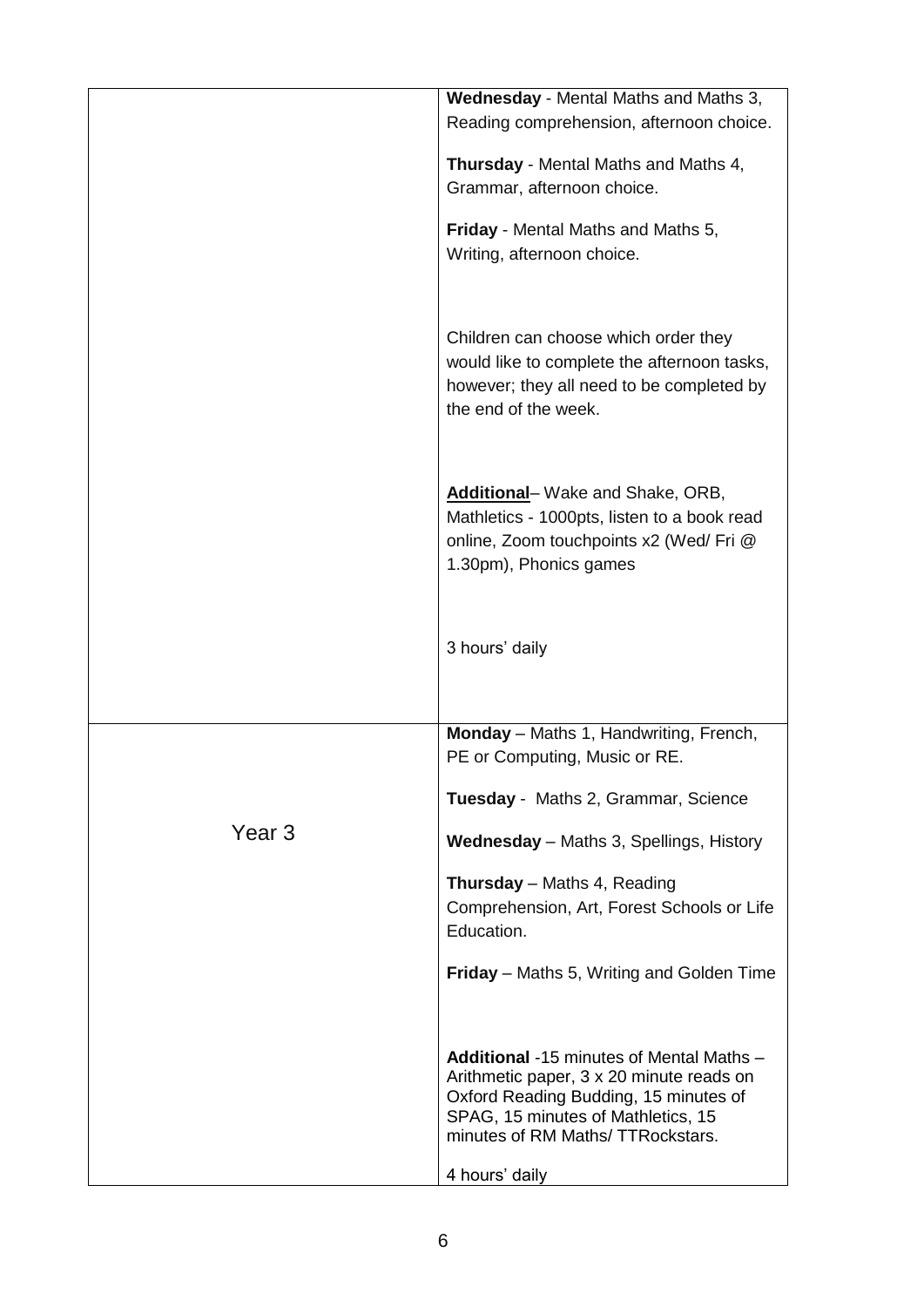|        | Monday - Reading (ORB, Book, Owl)                                                                                                             |
|--------|-----------------------------------------------------------------------------------------------------------------------------------------------|
| Year 4 | Physical Activity (Joe Wicks, Just Dance),<br>English, Maths, Topic, French                                                                   |
|        | Tuesday - Reading (ORB, Book), Physical<br>Activity (Joe Wicks, Just Dance), English,<br>Maths, Science                                       |
|        | Wednesday - Reading (ORB, Book),<br>Physical Activity (Joe Wicks, Just Dance),<br>English, Maths, RE, PE                                      |
|        | <b>Thursday - Reading (ORB, Book), Physical</b><br>Activity (Joe Wicks, Just Dance), English,<br>Maths, Computing or Art.                     |
|        | <b>Friday - Reading (ORB, Book), Physical</b><br>Activity (Joe Wicks, Just Dance), English,<br>Maths, Life Education or Music, Golden<br>Time |
|        | <b>Additional</b> – Daily class read, TTrockstars,<br><b>RMmaths</b>                                                                          |
|        | Monday - Spelling, Maths, Geography,                                                                                                          |
|        | French                                                                                                                                        |
|        | Tuesday - Grammar, Maths, RE, PE                                                                                                              |
| Year 5 | <b>Wednesday - Reading comprehension,</b><br>Maths, Science.                                                                                  |
|        | Thursday - English Writing, Maths, Art and<br>Computing.                                                                                      |
|        | <b>Friday - English Writing, Maths, Life</b><br>Education and music.                                                                          |
|        | <b>Additional - Oxford Reading Buddy,</b><br>SPaG, Mathletics 1000 points, Grammar<br>Hammar, Mental Maths.                                   |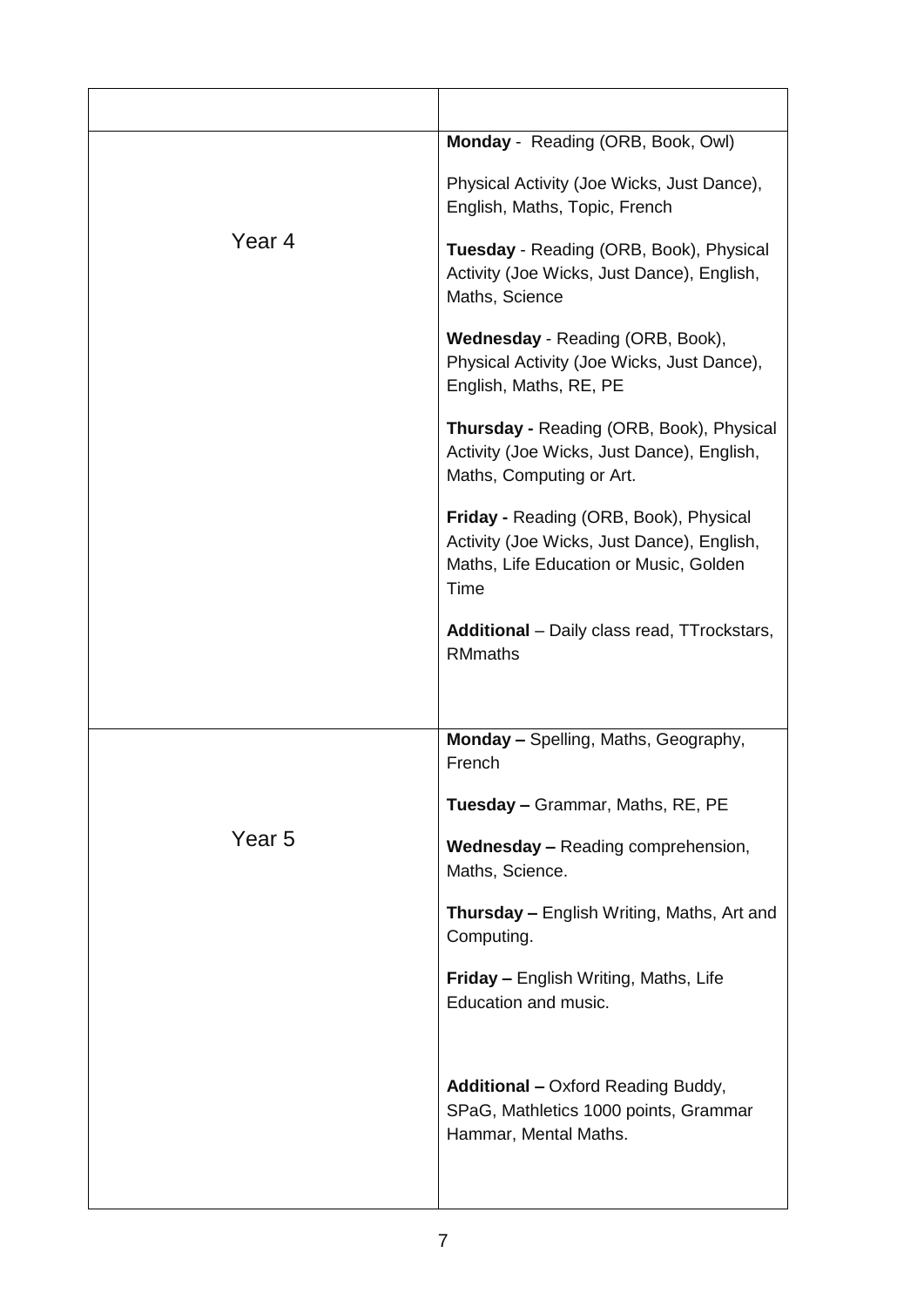|                   | 4 hours' + daily                                 |
|-------------------|--------------------------------------------------|
|                   |                                                  |
|                   | Daily Registration- Children are expected        |
|                   |                                                  |
|                   | to attend registration via zoom at 9am           |
|                   | which is followed by a daily guided reading      |
|                   | session.                                         |
| Year <sub>6</sub> |                                                  |
|                   |                                                  |
|                   |                                                  |
|                   | Monday - Maths 1, Spelling, French,              |
|                   | Geography                                        |
|                   |                                                  |
|                   | <b>Tuesday</b> – Maths 2, English, Art/Computing |
|                   |                                                  |
|                   | <b>Wednesday</b> - Maths 3, English, Library,    |
|                   | PE/RE                                            |
|                   |                                                  |
|                   |                                                  |
|                   | Thursday- Maths 4, English, Science              |
|                   | Friday- Music, Maths 5, English                  |
|                   |                                                  |
|                   | (comprehension), Golden Time                     |
|                   |                                                  |
|                   |                                                  |
|                   |                                                  |
|                   | <b>Additional</b> - Oxford Reading Buddy (3)     |
|                   | reads and a quiz) Mathletics 1000points,         |
|                   | <b>TTRockstars and SPaG</b>                      |
|                   |                                                  |
|                   |                                                  |
|                   |                                                  |
|                   | 4 hours' + daily                                 |
|                   |                                                  |
|                   |                                                  |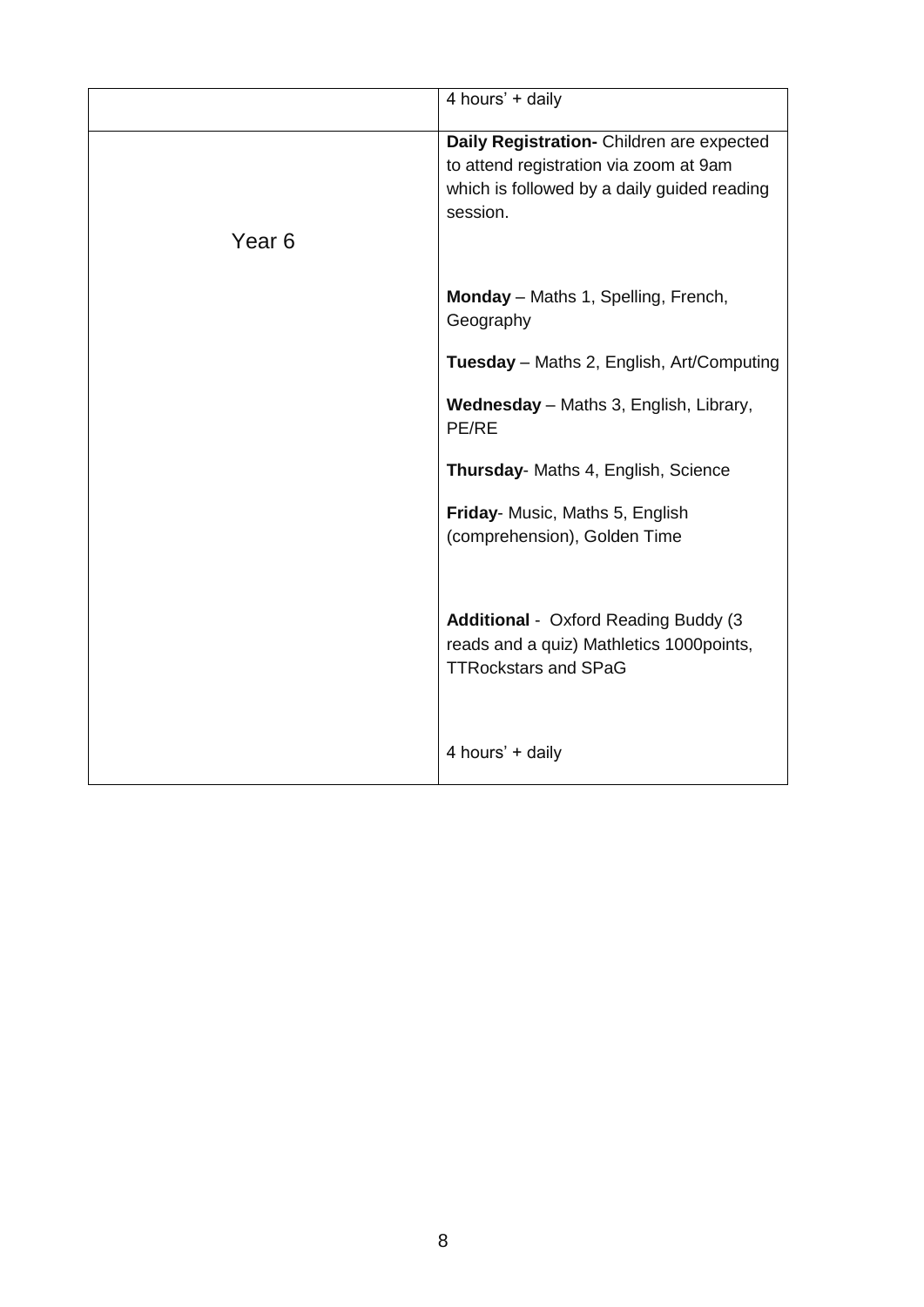#### **How will you check whether my child is engaging with their work and how will I be informed if there are concerns?**

In line with the statutory requirements, pupil's engagement will be checked on a daily basis and recorded in teachers' mark books.

The below model will be used to monitor persistent non-engagers.

# What to do with persistent non-engagers



### **How will you assess my child's work and progress?**

Feedback can take many forms and may not always mean extensive written comments for individual children. For example, whole-class feedback or quizzes marked automatically via digital platforms are also valid and effective methods, amongst many others. Our approach to feeding back on pupil work is as follows:

Instant, daily feedback from teachers via Seesaw on any work the children submit. Use of the 'send back' tool so that children can see their mistakes and amend accordingly. Teachers to use marking on this platform to inform next steps in the online learning and also next steps for when the children return (things that may not be secure that needs to be retaught). If there is a specific issue with a group of children, then a group zoom meeting will be used to address said issue. Timely responses to any questions to ensure all children understand what is being asked so that their work is a true reflection of their knowledge.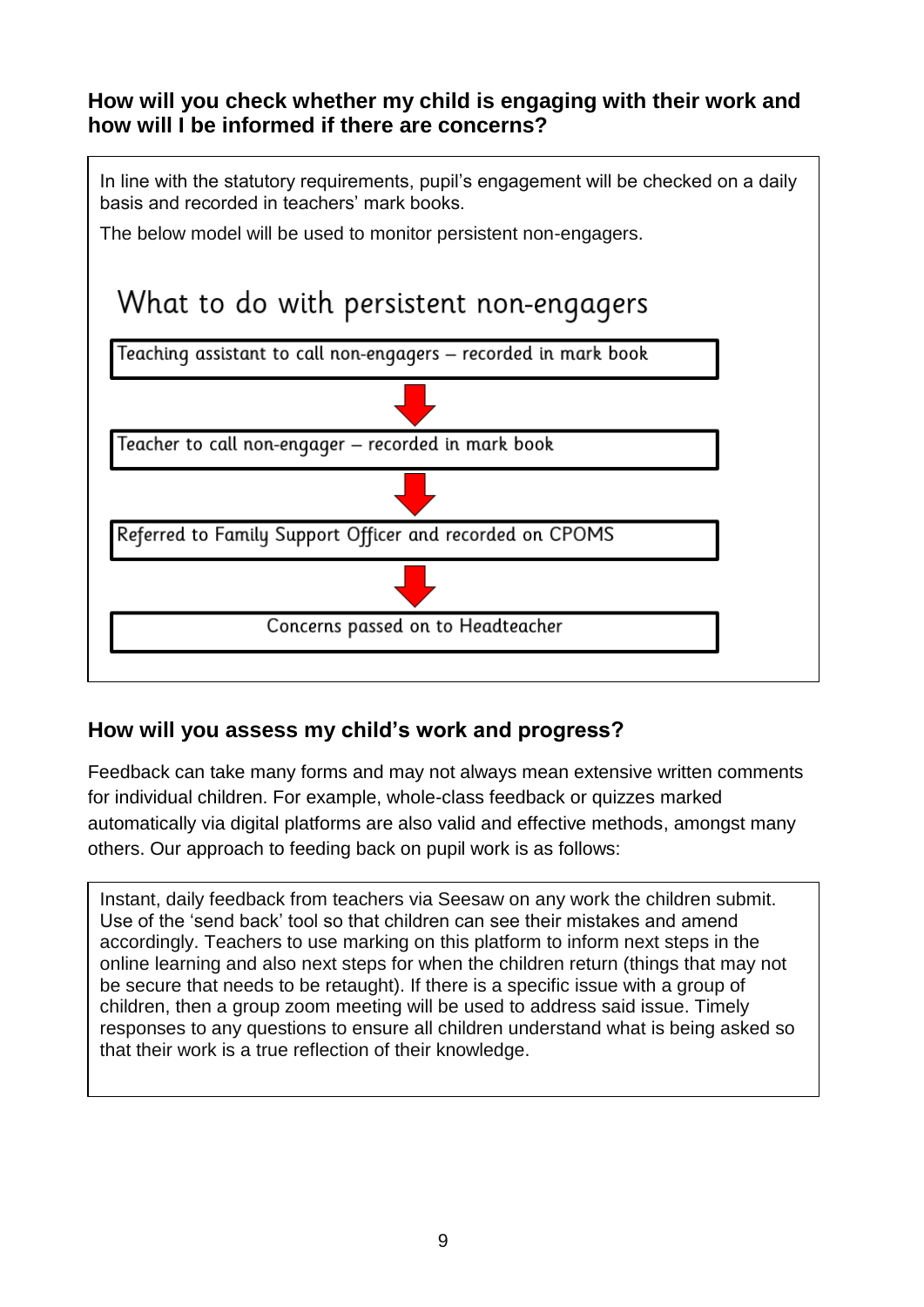# **Additional support for pupils with particular needs**

#### **How will you work with me to help my child who needs additional support from adults at home to access remote education?**

We recognise that some pupils, for example some pupils with special educational needs and disabilities (SEND), may not be able to access remote education without support from adults at home. We acknowledge the difficulties this may place on families, and we will work with parents and carers to support those pupils in the following ways:

We liaise with parents and encourage pupils with an EHCP to attend school provision.

For clinically vulnerable pupils with an EHCP, 1:1 support is provided via live zoom lessons where this is appropriate for the child and family following discussion with parents.

We work closely with families to agree how we can best support and establish the level of support at home to ensure reasonable adjustments may be made for learners working remotely with specific educational needs on a bespoke basis.

Provision is adapted where pupils are unable to access remote learning via devices for example some pupils have paper-based resource packs.

Paper based resources will often link to a video for example white rose maths so the child can access a directed input then complete the work set. This may be work which is set lower than the year group standard and will depend on the level of work the child currently accesses in school.

Concrete resources are provided especially in maths.

More regular contact from teacher/ TA/SENCo is made through phone calls to support and address any issues arising in the child being able to access the provision remotely where parents have chosen not to send their child to school.

Advice and resources are sought and shared to meet individual needs from outside agencies and other professionals eg SEND Support Service

If parents have concerns regarding SEN needs these can be raised and where appropriate referrals made during the lockdown period and virtual support offered eg SALT Attend Anywhere appointments have continued to take place during the lockdown period

The CAF Assessment process continues remotely during lockdown to ensure our most vulnerable families receive ongoing support including for children with SEN.

Resource packs have been provided from specialist teachers and co-ordinated by SENCo eg Touch typing for visually impaired pupils to ensure specialist resources and guidance can be shared and may continue remotely.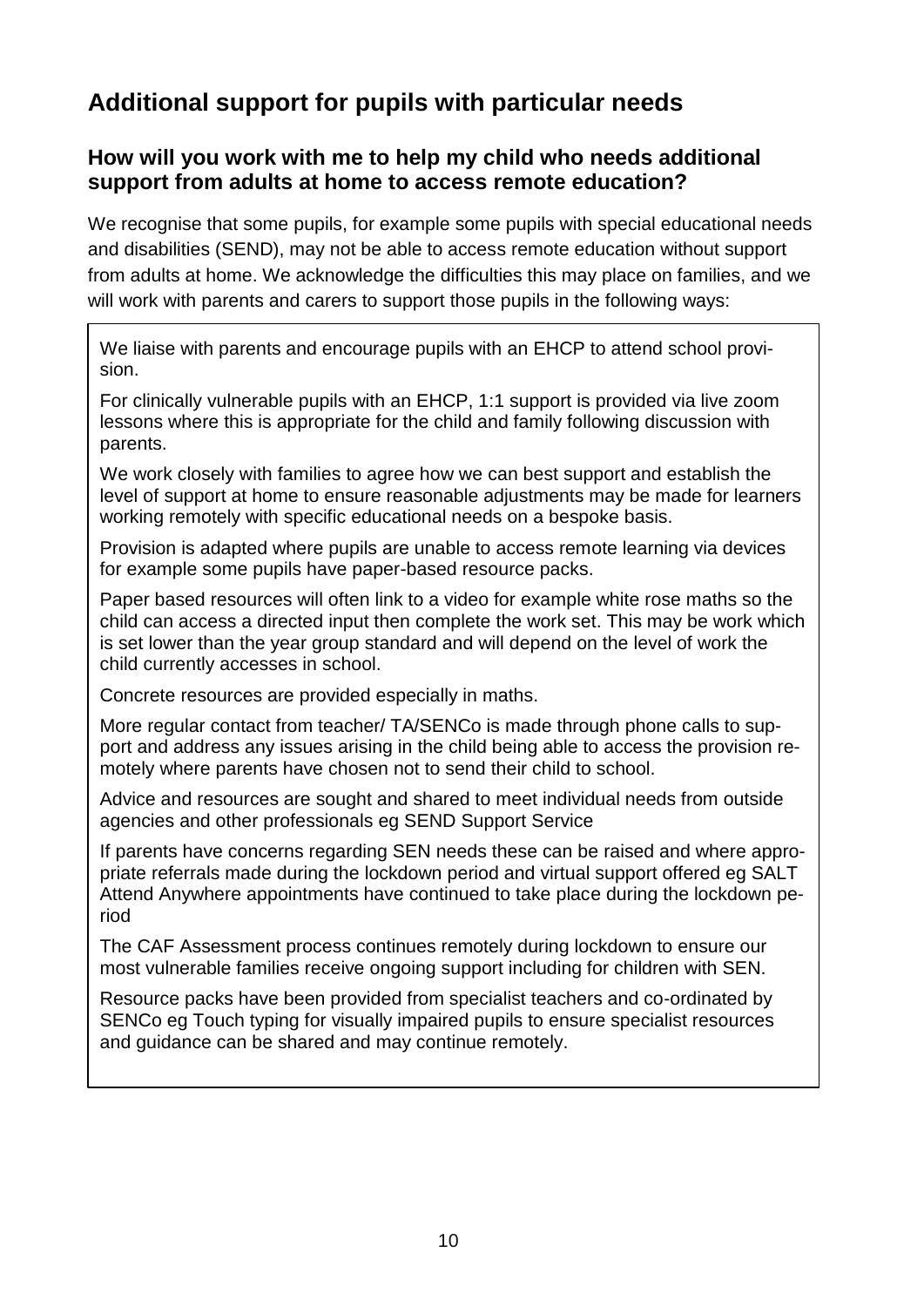Remote learning for younger pupils will take account of the level of adult support required for children to access activities. Reception home learning will focus more heavily on practical skills and real-life experience.

For Reception and KS1 pupils with an EHCP, we strongly encourage parents to send their children to school during the lockdown period.

Where parents of a child with an EHCP do not wish to take up their school place, reasonable adjustments are made (please see above) for example practical resources are shared, visuals, now and next boards to support parents in continuing the school routine as much as possible. More regular contact is made to offer support and enable children to have virtual contact with their familiar adults via phone calls and zoom. As above, specialist guidance and resources may be shared depending on the other agencies involved.

Where individual pupils need to self-isolate but the majority of their peer group remains in school, how remote education is provided will likely differ from the approach for whole groups. This is due to the challenges of teaching pupils both at home and in school.

**Remote education for self-isolating pupils**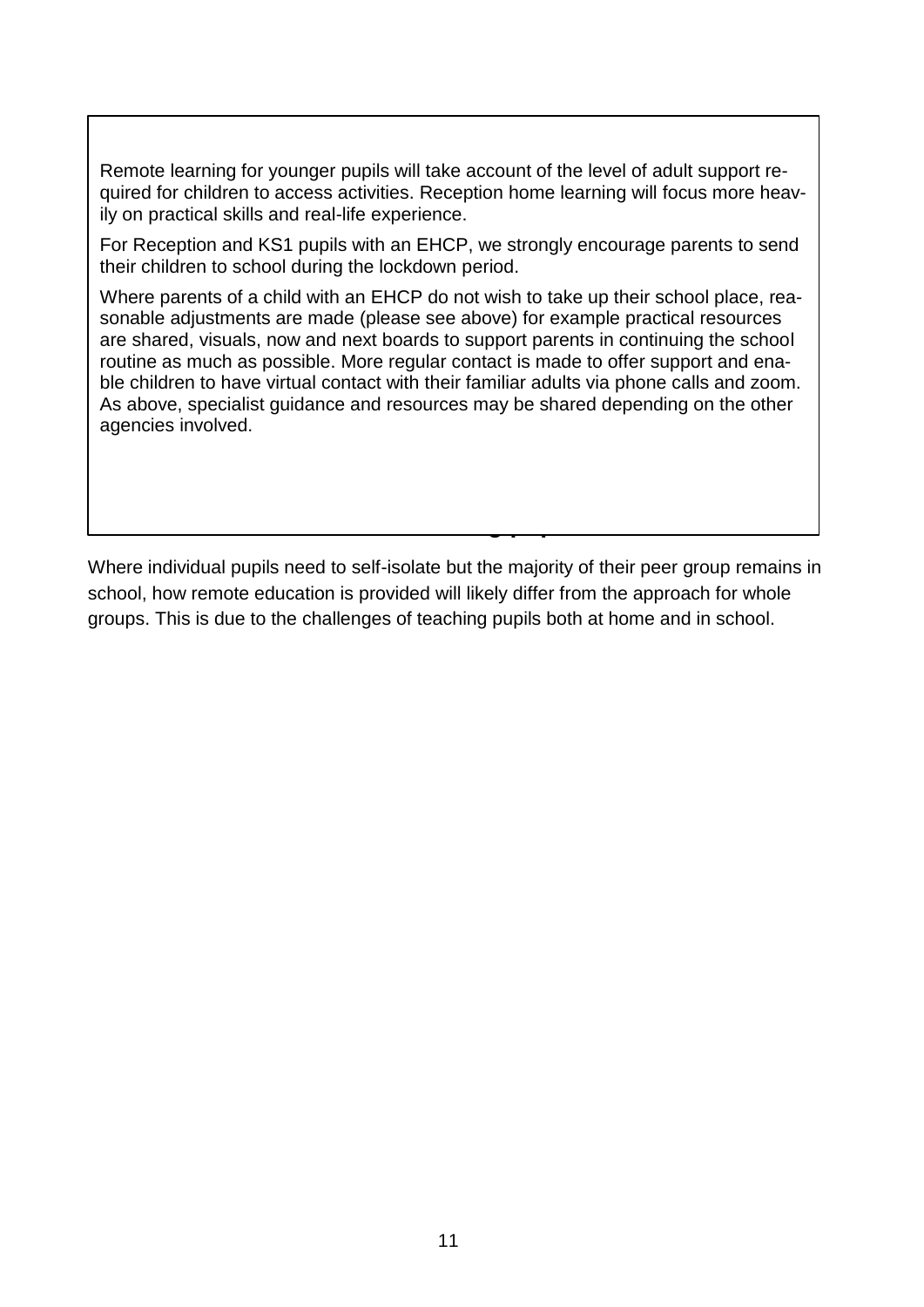**If my child is not in school because they are self-isolating, how will their remote education differ from the approaches described above?** 

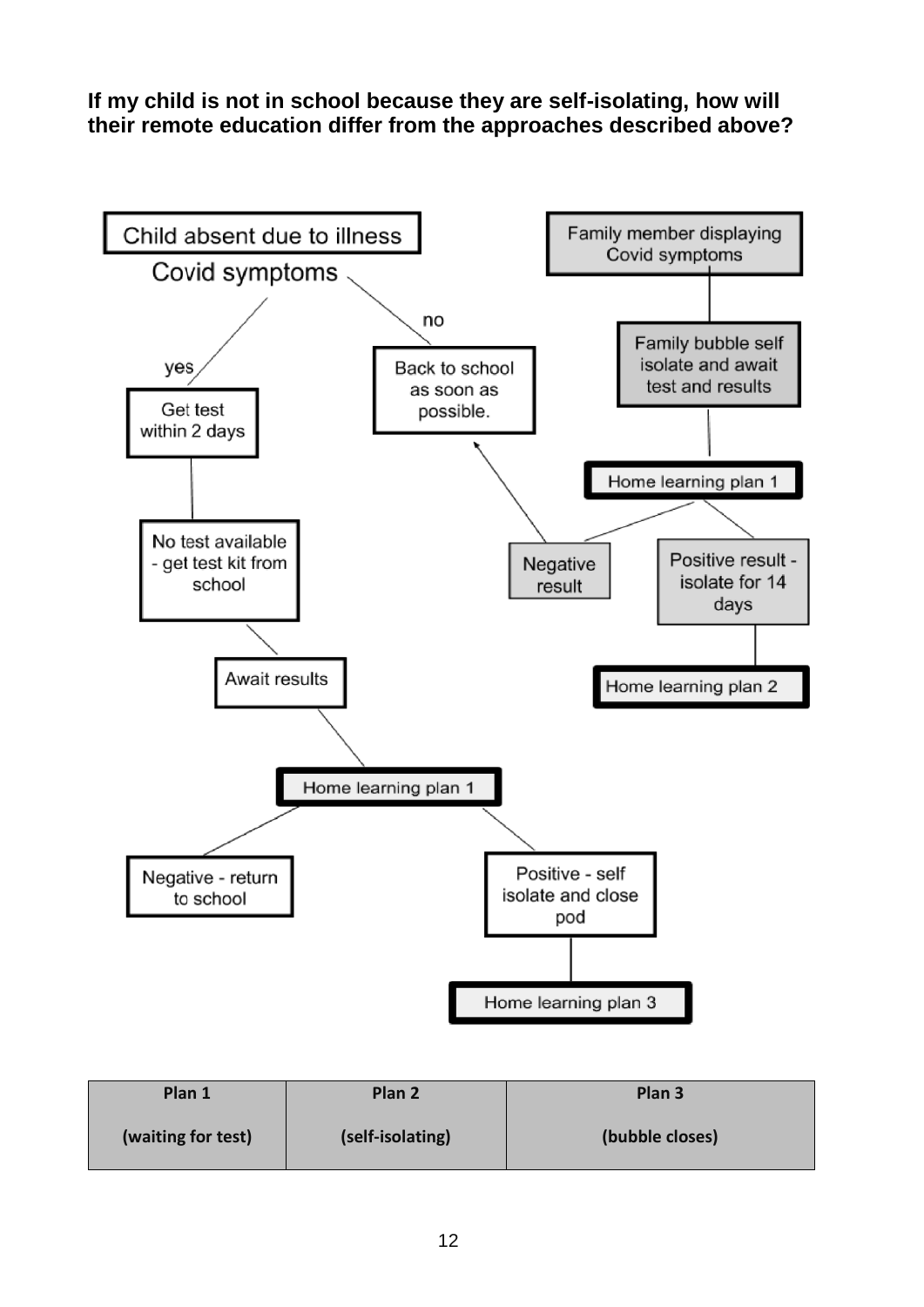| TT Rock Stars (KS2)                                                                           | TT Rock Stars (KS2)                                                                                   | Teacher working from home or                                                                                                                                                    |
|-----------------------------------------------------------------------------------------------|-------------------------------------------------------------------------------------------------------|---------------------------------------------------------------------------------------------------------------------------------------------------------------------------------|
| <b>Oxford Reading Buddy</b>                                                                   | <b>Oxford Reading Buddy</b>                                                                           | classroom.                                                                                                                                                                      |
| <b>SPAG</b>                                                                                   | <b>SPAG</b>                                                                                           |                                                                                                                                                                                 |
| Spellings                                                                                     | Spellings                                                                                             | Zoom personal id used so same each<br>day.                                                                                                                                      |
| Purple Mash (to dos)                                                                          | Purple Mash (to dos)                                                                                  |                                                                                                                                                                                 |
|                                                                                               |                                                                                                       | 8.45 - register on Zoom                                                                                                                                                         |
| Any work that can<br>easily be shared on See<br>Saw.                                          | White Rose Maths teacher<br>videos/PowerPoints (if<br>appropriate. Join in with<br>lessons on Zoom if | - online taught sessions/ touch points<br>throughout the day.                                                                                                                   |
| <b>Teaching Assistant and</b><br>teacher to monitor and<br>acknowledge<br>completion of work. | appropriate.<br>Join in with RWI groups<br>via zoom if possible                                       | EYFS follow up with videos to support<br>parents including online stories (Book<br>Trust, Mr Simpson etc.).                                                                     |
| 1:1 staff to contact<br>child daily/weekly<br>dependent on age                                | (dependent on age and<br>ability).                                                                    | Join in with RWI groups via zoom if<br>still running.                                                                                                                           |
| ability.                                                                                      | Send home any work that<br>children can complete<br>without teacher input -<br>either on seesaw or    | Independent work completed and<br>shared on seesaw.<br><b>White Rose Maths</b>                                                                                                  |
|                                                                                               | paper. Take photos of<br>worksheets and post on                                                       | English/grammar/word work                                                                                                                                                       |
|                                                                                               | seesaw.                                                                                               | Purple mash.                                                                                                                                                                    |
|                                                                                               | <b>Teaching Assistant and</b><br>teacher to monitor and<br>acknowledge completion<br>of work.         | Follow usual timetable wherever<br>possible.<br>Work posted on seesaw<br>Current exercise books/work booklets<br>(Inc. RWI) and stationery packs to be<br>sent home to work in. |